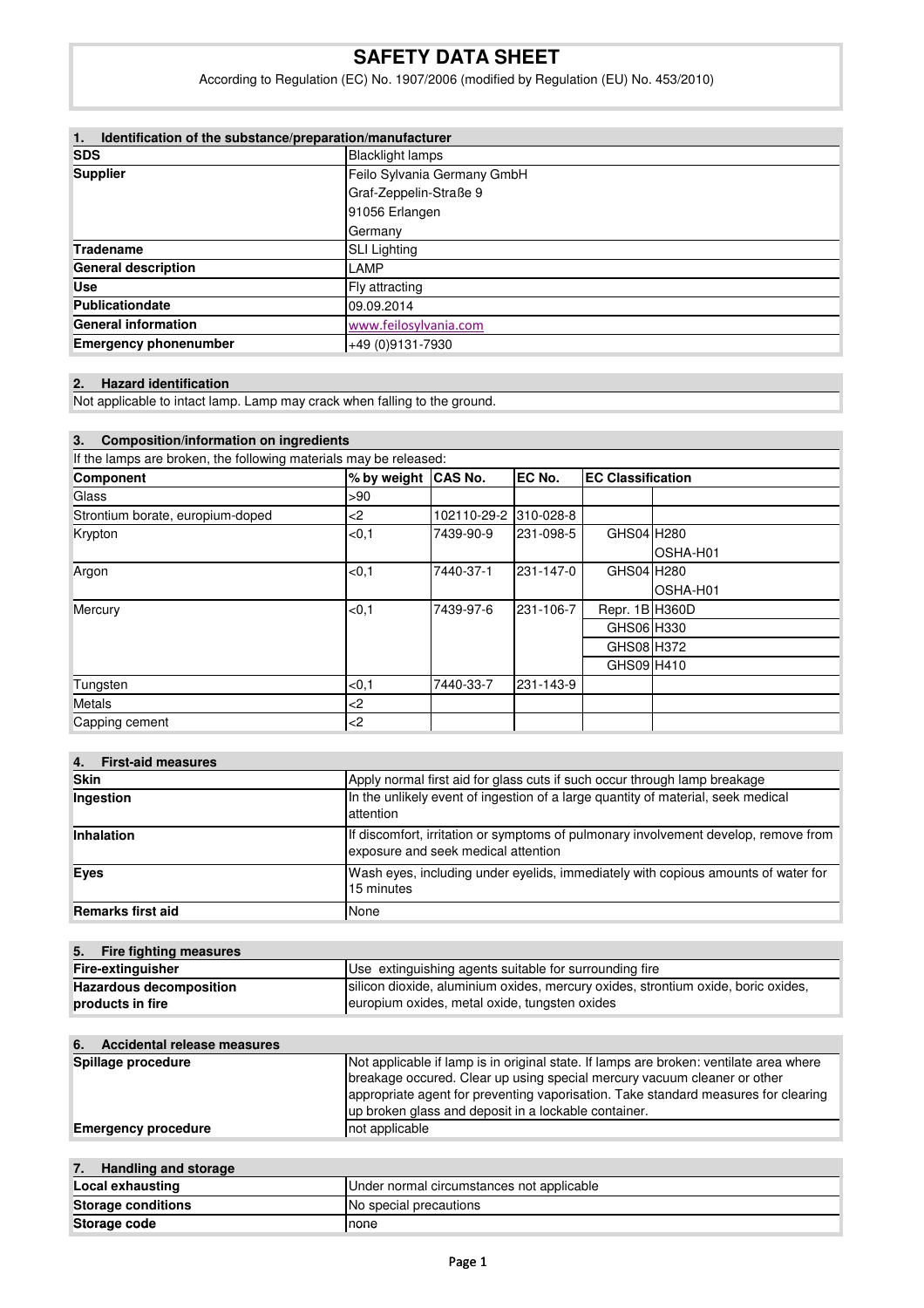| Exposure controls/personal protection<br>8.                                                                                                               |  |                                                                                                                                                                                                    |                                                                                                                                           |  |
|-----------------------------------------------------------------------------------------------------------------------------------------------------------|--|----------------------------------------------------------------------------------------------------------------------------------------------------------------------------------------------------|-------------------------------------------------------------------------------------------------------------------------------------------|--|
| <b>Exposure limits:</b>                                                                                                                                   |  |                                                                                                                                                                                                    |                                                                                                                                           |  |
| applicable to: Netherlands (20 °C; 1013 mbar)                                                                                                             |  |                                                                                                                                                                                                    |                                                                                                                                           |  |
| Glass                                                                                                                                                     |  | No MAC(STEL) has been laid down                                                                                                                                                                    |                                                                                                                                           |  |
| Strontium borate, europium-doped                                                                                                                          |  | No MAC(STEL) has been laid down                                                                                                                                                                    |                                                                                                                                           |  |
| Krypton/Argon                                                                                                                                             |  |                                                                                                                                                                                                    | No MAC(STEL) has been laid down                                                                                                           |  |
| Mercury                                                                                                                                                   |  | TLV:                                                                                                                                                                                               | 0.02 mg/m3 (Women in the fertile age: consult the industrial safety<br>officer)                                                           |  |
| Tungsten                                                                                                                                                  |  | TLV:                                                                                                                                                                                               | 5.8 mg/m3 (as inhalable dust)                                                                                                             |  |
| Metals                                                                                                                                                    |  |                                                                                                                                                                                                    | No MAC(STEL) has been laid down                                                                                                           |  |
| Capping cement                                                                                                                                            |  |                                                                                                                                                                                                    | No MAC(STEL) has been laid down                                                                                                           |  |
| applicable to: Belgium (20 °C; 1013 mbar)                                                                                                                 |  |                                                                                                                                                                                                    |                                                                                                                                           |  |
| Mercury                                                                                                                                                   |  | S TLV:                                                                                                                                                                                             | 0.025 mg/m3 S (Women in the fertile age: consult the industrial safety<br>officer)                                                        |  |
| Tungsten                                                                                                                                                  |  | TLV:                                                                                                                                                                                               | $5$ mg/m $3$                                                                                                                              |  |
| Tungsten                                                                                                                                                  |  | STEL:                                                                                                                                                                                              | 10 mg/m3                                                                                                                                  |  |
| applicable to: Germany (20 °C; 1013 mbar)                                                                                                                 |  |                                                                                                                                                                                                    |                                                                                                                                           |  |
| Mercury                                                                                                                                                   |  | S TLV:                                                                                                                                                                                             | 0.1 mg/m3 (Women in the fertile age: consult the industrial safety<br>officer)                                                            |  |
| Tungsten                                                                                                                                                  |  | TLV:                                                                                                                                                                                               | 5 mg/m3 (as inhalable dust)                                                                                                               |  |
| applicable to: USA (25 °C; 1013 mbar)                                                                                                                     |  |                                                                                                                                                                                                    |                                                                                                                                           |  |
| Krypton/Argon                                                                                                                                             |  |                                                                                                                                                                                                    | No MAC(STEL) has been laid down                                                                                                           |  |
| Mercury                                                                                                                                                   |  | S TLV:                                                                                                                                                                                             | 0.025 mg/m3 (Women in the fertile age: consult the industrial safety<br>officer)                                                          |  |
| Tungsten                                                                                                                                                  |  | TLV:                                                                                                                                                                                               | $5$ mg/m $3$                                                                                                                              |  |
| Tungsten                                                                                                                                                  |  | STEL:                                                                                                                                                                                              | 10 mg/m3                                                                                                                                  |  |
| C=Ceiling; S=Skin                                                                                                                                         |  |                                                                                                                                                                                                    |                                                                                                                                           |  |
| <b>Remarks exposure limits</b>                                                                                                                            |  | none                                                                                                                                                                                               |                                                                                                                                           |  |
| Odour threshold (20°C; 1013 mbar)                                                                                                                         |  | not traceable                                                                                                                                                                                      |                                                                                                                                           |  |
| <b>Advised personal protection</b>                                                                                                                        |  |                                                                                                                                                                                                    |                                                                                                                                           |  |
| skin                                                                                                                                                      |  | not applicable                                                                                                                                                                                     |                                                                                                                                           |  |
| eyes                                                                                                                                                      |  | not applicable                                                                                                                                                                                     |                                                                                                                                           |  |
| inhalation                                                                                                                                                |  | not applicable                                                                                                                                                                                     |                                                                                                                                           |  |
| Instructions regarding broken lamps                                                                                                                       |  |                                                                                                                                                                                                    |                                                                                                                                           |  |
| These instructions only apply to broken lamps                                                                                                             |  |                                                                                                                                                                                                    |                                                                                                                                           |  |
| Ventilation                                                                                                                                               |  | Use both general and local exhaust ventilation to maintain exposure levels below the<br>Long or Short terms limits. If such ventilation is not available us the respirators as<br>specified below. |                                                                                                                                           |  |
| <b>Respiratory protection</b>                                                                                                                             |  | a respirator's use.                                                                                                                                                                                | European Standard EN 149 must be followed whenever workplace conditions warant                                                            |  |
| Eye protection                                                                                                                                            |  |                                                                                                                                                                                                    | The use of safety glasses, goggles or face shields is recommended for handling<br>broken lamps, as described in European Standard EN 166. |  |
| <b>Protective clothing</b>                                                                                                                                |  | Wear appropriate protective clothing to prevent skin exposure.                                                                                                                                     |                                                                                                                                           |  |
| After handling broken lamps wash thoroughly before eating, handling tobacco<br><b>Hygiene</b><br>products, applying cosmetics or using toilet facilities. |  |                                                                                                                                                                                                    |                                                                                                                                           |  |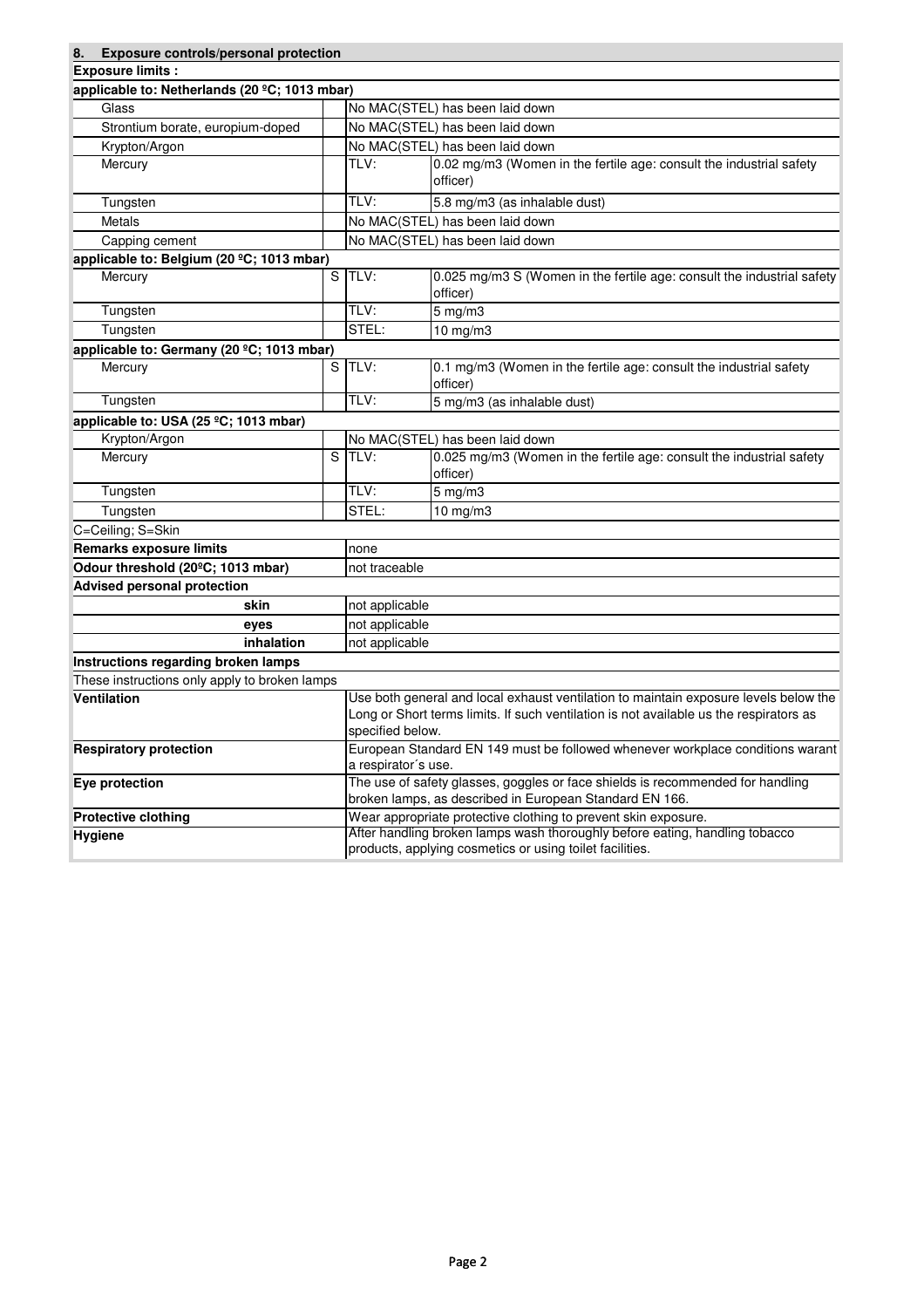| <b>Physical and chemical properties</b><br>9. |                |  |
|-----------------------------------------------|----------------|--|
| <b>Physical state</b>                         | article        |  |
| Colour                                        | type dependent |  |
| Odour                                         | odourless      |  |
| Vapor rate/range                              | not applicable |  |
| <b>Boiling point/range</b>                    | not traceable  |  |
| Melting point/range                           | $>$ 480 °C     |  |
| Flash point/range                             | not applicable |  |
| <b>Explosive limits</b>                       | not applicable |  |
| Dust explosions possible in air               | not applicable |  |
| <b>Density</b>                                | not traceable  |  |
| Vapour pressure                               | not applicable |  |
| Solubility in water                           | not applicable |  |
| Solubility in fat                             | not applicable |  |
| pH                                            | not applicable |  |
| <b>Viscosity</b>                              | not applicable |  |
| <b>Autoignition temperature</b>               | not applicable |  |
| <b>Decomposition temperature</b>              | not traceable  |  |
| <b>Electrostatic chargement</b>               | not traceable  |  |

| 10. Stability and reactivity                   |                                                           |                |
|------------------------------------------------|-----------------------------------------------------------|----------------|
|                                                | Product is stable under conditions described in section 7 |                |
| <b>Conditions to avoid</b>                     |                                                           | none           |
| <b>Reactions with water</b>                    |                                                           | no             |
| <b>Hazardous reactions</b>                     |                                                           | none           |
| Hazardous decomposition products at<br>heating |                                                           | none           |
| 11. Toxicological information                  |                                                           |                |
| <b>Symptoms</b>                                |                                                           |                |
| Skin                                           | local                                                     | not applicable |
|                                                | general                                                   | not applicable |
| Ingestion                                      | local                                                     | not applicable |
|                                                | general                                                   | not applicable |
| Inhalation                                     | local                                                     | not applicable |
|                                                | general                                                   | not applicable |
| Eyes                                           | local                                                     | not applicable |
| Remarks symptoms                               |                                                           | none           |
| Toxicity                                       |                                                           | not traceable  |
| Ames test                                      |                                                           | not traceable  |

## **12. Ecotoxicological information**

| Biological oxygen demand (5)            |             | not traceable          |               |               |
|-----------------------------------------|-------------|------------------------|---------------|---------------|
|                                         |             |                        |               |               |
| Chemical oxygen demand                  |             | not traceable          |               |               |
| Biological/chemical oxygen demand ratio |             | not traceable          |               |               |
| Degradability                           |             | Inot traceable         |               |               |
| <b>Biochemical factor</b>               |             | >2500 MERCURY          | <b>Source</b> | Supplier      |
| Log Po/w                                |             | <b>4.5 MERCURY</b>     | <b>Source</b> | Chemicalcards |
| <b>Henry Constant</b>                   |             | not traceable          |               |               |
| <b>Ecotoxicity:</b>                     |             |                        |               |               |
| Mercury                                 | <b>Fish</b> | LC-50: 0.004 mg/l/96H  | <b>Source</b> | Supplier      |
| Mercury                                 | Daphnia     | EC-50: 0.0052 mg/l/48H | <b>Source</b> | Supplier      |
| Mercury                                 | Algae       | IC-50: 0.3 mg/l/72H    | <b>Source</b> | Supplier      |
| <b>Remarks on ecotoxicity</b>           |             | none                   |               |               |